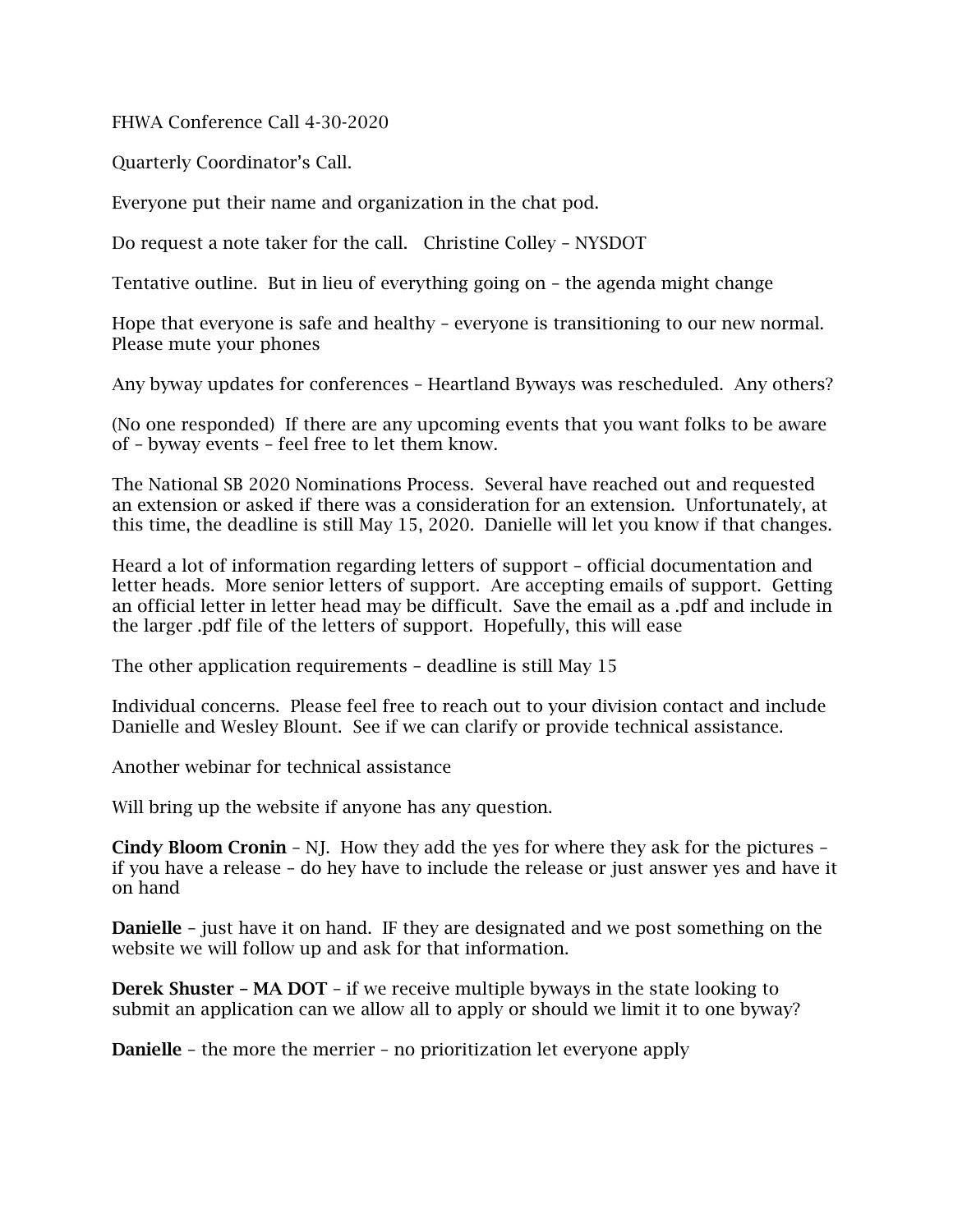Sue – My byways have been reluctant to hit the submit button so that we can look it over online. They continue to send us only printed copies or the template. If they send it to me we can edit it before the upload it to the site.

Danielle - They have an option to submit the application and as the state coordinator you have access to a button that says re-submit for editing. This is a button that you can use to submit the application back to them if you have re-writes or edits. Everyone is nervous now about the technology – they don't want to submit. Gerry Flood is administrating, and he is very helpful – if you encounter problems, contact him and he will get back w/in 24 hours

Sue – the state coordinator is on the FHWA website

Danielle – yes. Please go on the FHWA website and check the POC for your state. Right now - more than ever - it is extremely important that we have the right coordinator as the signatory. Double check that your contact info is correct

Sue – October 27-29, 2021 Levenworth KS is the date and place of the re-scheduled heartland conference

Wisconsin DOT – confirmation about a submission once the signatory signs off DK if you have a confirmation that the application was received is that correct

Danielle – there should be a confirmation Sharon ? is she on the phone ask if she got a confirmation. I have access to all applications that have been submitted or in the process.

That is something for May  $15<sup>th</sup>$  to check.

Danielle – will double check with Gerry to make sure and I will follow up.

Sheryl from ? - We have a byway that goes through multiple counties and towns and some jurisdictions that are independent of the county. Is there an expectation that all jurisdictions the byway runs through have adopted the plan?

**Danielle** – No, not necessarily – The application should demonstrate that there was buy in and coordination. Make sure that you are not submitting an application and the folks along the byway that will be impacted by the National/AAR designation have no idea that an application was submitted.

Danielle – For some of our newer folks. When we google the NSB the nomination site does not come up. This is where all the information for the nomination process is. This is the byways nomination form. Hopefully you all are familiar with this. Please feel free to register in advance or wait until we get a notification from a byway organization that they have entered information.

Volpe should have sent Division Offices with log in and password information. Our division office folks do not have a formal review in this program – that does not mean that you cannot look them over. You can send in comments to FHWA.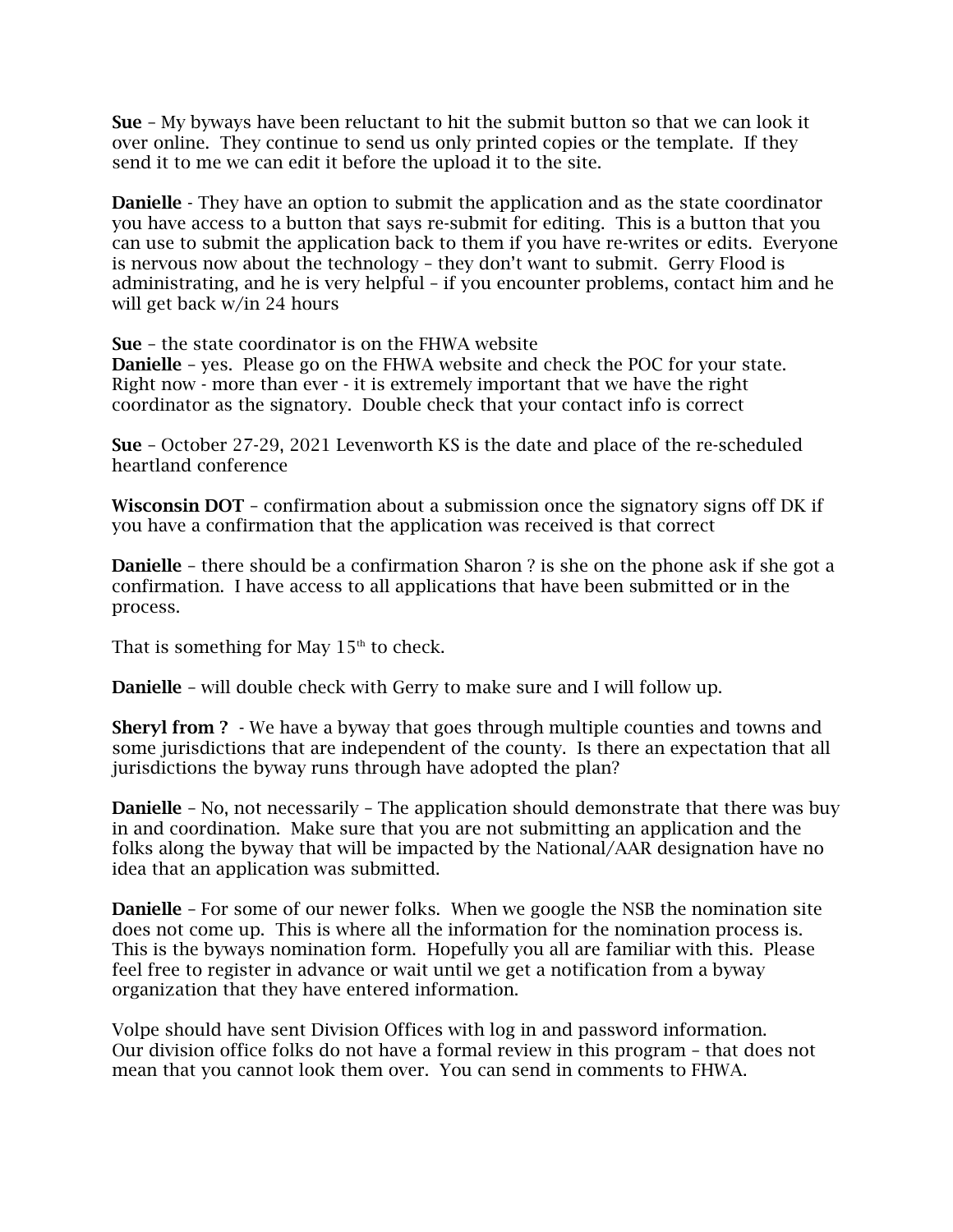Helpful to look at any applications submitted in your state so that you could verify that you can get into the system.

Local FHWA Office does not have an approval action before the application goes to headquarters

Feb. 26 webinar recording and .pdf are available on the website. You can hear all the Q&A as well.

The nomination guide is all online. But you can share this with the applicants, and you should be familiar so you can share what the requirements are.

Cindy Bloom-Cronin from  $NI$  – for an AAR – up to 16 features that meet the Intrinsic Qualities - doesn't specify if it should be 8 of one and 8 of the other. The request is for the features to be sequential - top to bottom or beginning to end – but not that we have 8 features for each Intrinsic Quality.

**Danielle** – It doesn't have to be 8 of  $1<sup>st</sup>$  IQ and 8 of the 2nd IQ – you can do more of one than the other. As you are listing the features – please do them in sequential order. Start to the end of the byway.

Wisconsin – are you requiring that for each feature we should specifying which IQ it is.? It will be one of two

Danielle – yes, one of two or both. Be clear in the narrative about what that feature supports. There is a question on the application for you to detail how that feature supports the IQ. It should be apparent which of the IQs you are supporting.

**Janet PennDOT** – reference to the submission of all documents by the  $15<sup>th</sup>$ . The maps are a problem b/c the company is closed due to COVID-19 – what if we are physically unable to get it the requested GIS files?

Danielle – to be fair to everyone – we have to get everything from everyone by May 15th.

Janet PennDOT – I am talking specifically about the GIS files

Danielle - The GIS files are not a hard requirement. We ask if you have the GIS files we want them submitted. Not a must. The purpose is to support our consultant to help display the route on our online map (if the application is accepted by FHWA). The real need is the .pdf map.

It is in the Section 3-3 If available please submit a GIS shape file. For you all it would not be available. The critical thing is the .pdf map.

Ashley FLORDIA - deadline May  $15<sup>th</sup>$  at Midnight. Is that the date the State coordinator needs to confirm or that the org needs to submit?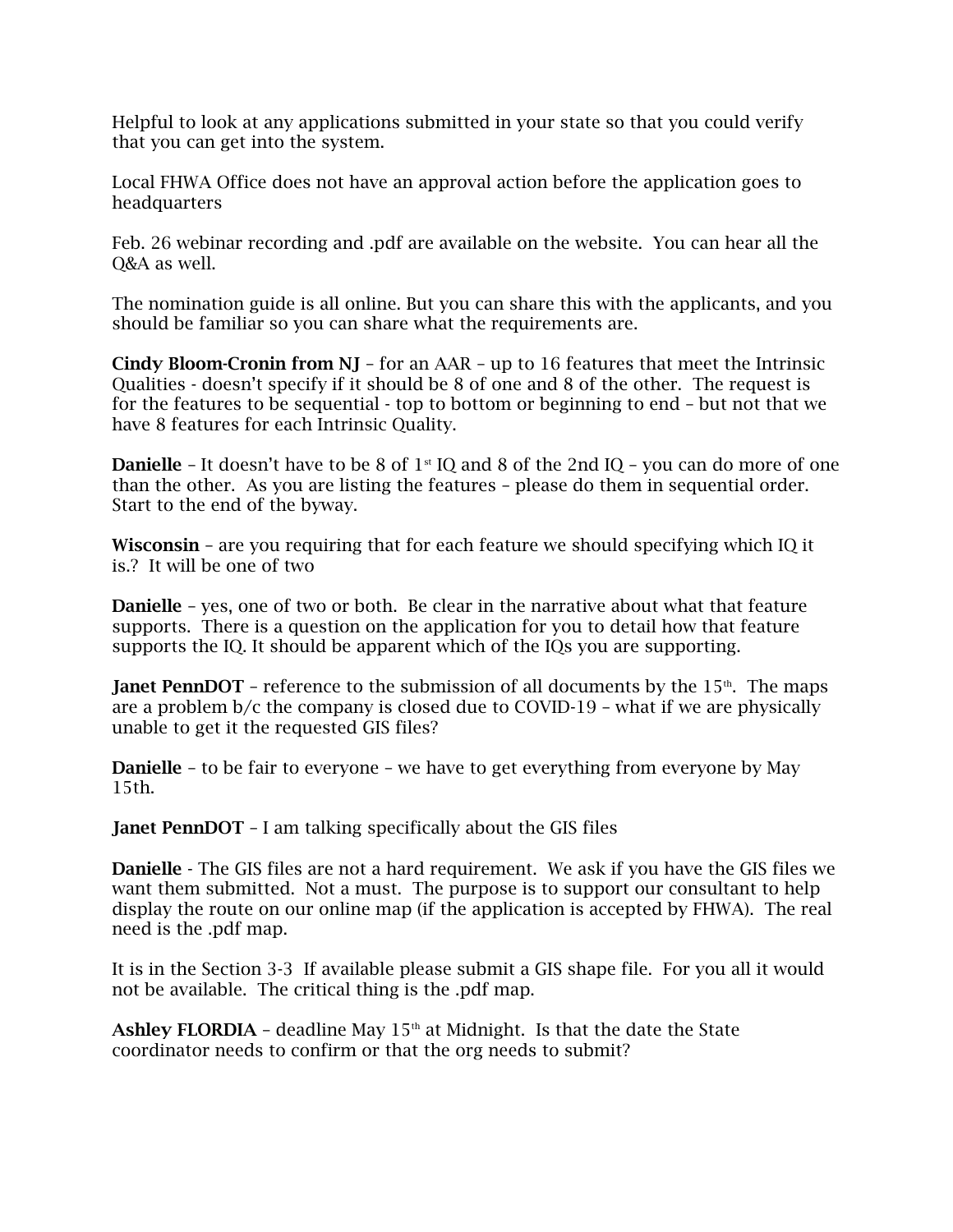Danielle – the date by which the state coordinator needs to approve the application. Some states are giving earlier dates

Ashley - Florida – box to check or a form to submit?

Danielle – it is a check box

Ashley Florida – Question on the confirmation page – Does the confirmation page go to the state coordinator or to the byways once they submit.

Danielle – in the webinar .pdf of the slides – slide 37 of the SB webinar. See the red box – system email. Each of these places is where the system will send you a confirmation email. – goes to the byway primary contact. The state coordinator also gets an email. Please go in and approve/disapprove or go in for editing.

Sue – Question on the flow chart. David La Roche is on the line. Seen that one of the byways was in the process of submitting. I haven't seen that. David are you on? Can you confirm? I did not get it he did.

David – I have seen twice that I was notified that an application has started.

Danielle – David won't get another email until the applicant actually submits. And the byway has to list them as a signatory to go in and endorse.

If you know that your byway has gone in and entered a byway application. And the state person hasn't been notified. Let Danielle know.

Jenn PA Division Office - clarify with the notification. Is there a notification sent to the division office once the application begins, ends etc.

Danielle - There are supposed to be division office emails at various stages. I have a flow chart made specifically for the division offices that I will sent do you. We prepopulated the division office contact into the system. If you have not received a contact – may that we have the wrong FHWA Division Office contact in the system or there are no applications entered.

Sutapa from NJ FHWA Division Office. Confirm what you just said. I am getting emails that the nominations have started not sure if I got one that the application has completed.

Cindy from NJ DOT. I haven't gotten a confirmation that they have started. I know they have or just the division office.

Danielle - the FHWA Division Office only gets confirmation when started and the state gets the notification when the application is complete and they need to confirm/sign off on the application.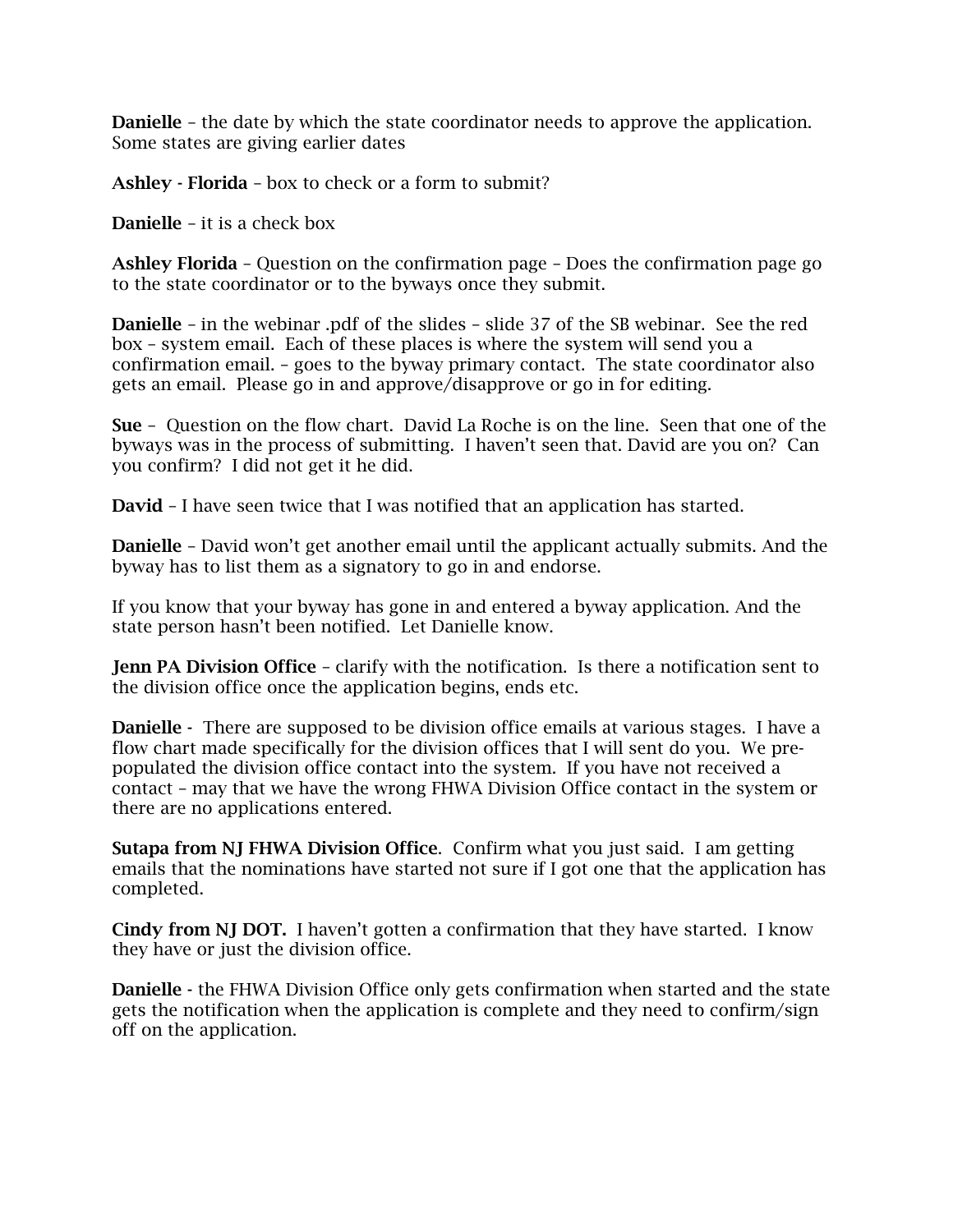Unknown Person – Question regarding driving distance and signage related to the features – distances to each feature from major cities in the area. It is online – they don't have to go off the byway to get to it, so we aren't giving distances to major cities.

**Danielle** –  $\overline{O}$  5-1 getting to the byway

Unknown Person – No talking about the feature itself. Each feature – when it says on the feature describe the feature and the driving distance to the features – if the feature is on the byway.

Danielle – no not in that section why I was referencing Section 5. Features section driving distance to the feature – if on the byway just say on the byway. Q 5 asked to provide the distance to the byway from airport and major city. Judgement call for you as a coordinator. Don't need to send it back.

Sheryl – the SB that wants to put in an application is like a spine with a whole lot of branches. So the question is how to describe the route in order – suggestions on how to describe. Go down the spine and go back to the middle.

Danielle – describe how you would describe to a traveler. Like planning a day trip. Don't want people to retrace their steps. Describe how to get to significant features.

For byways in circle – where is the start/end? Open to interpretation. Describe that in a way that would make sense to a visitor

Sheryl – our byway goes through national wildlife refuge . Is that one of the federal agencies that need to be notified

Danielle – yes.

Sheryl – you also have to identify if you ride alongside federal lands.

**Danielle** - yes we just want to be sure that they received notification and they have buy in and that they are aware.

It depends on who manages and has jurisdiction of the road. If it is a state road – just coordinate with the other agencies. If it is their road – they need to submit an application for the byway.

Cindy Bloom-Cronin NJ- My Byways are asking what is the process once NJ has approved? – how does the FHWA review the application?

Danielle – when the portal closes – we have assembled the byways review team. Notfor-profit organizations, other fed agencies, tourism, economic development and other.

Get them introduced to SB and their role to review. They are giving us pointers to FHWA – application complete – red flags – IQs successfully described.